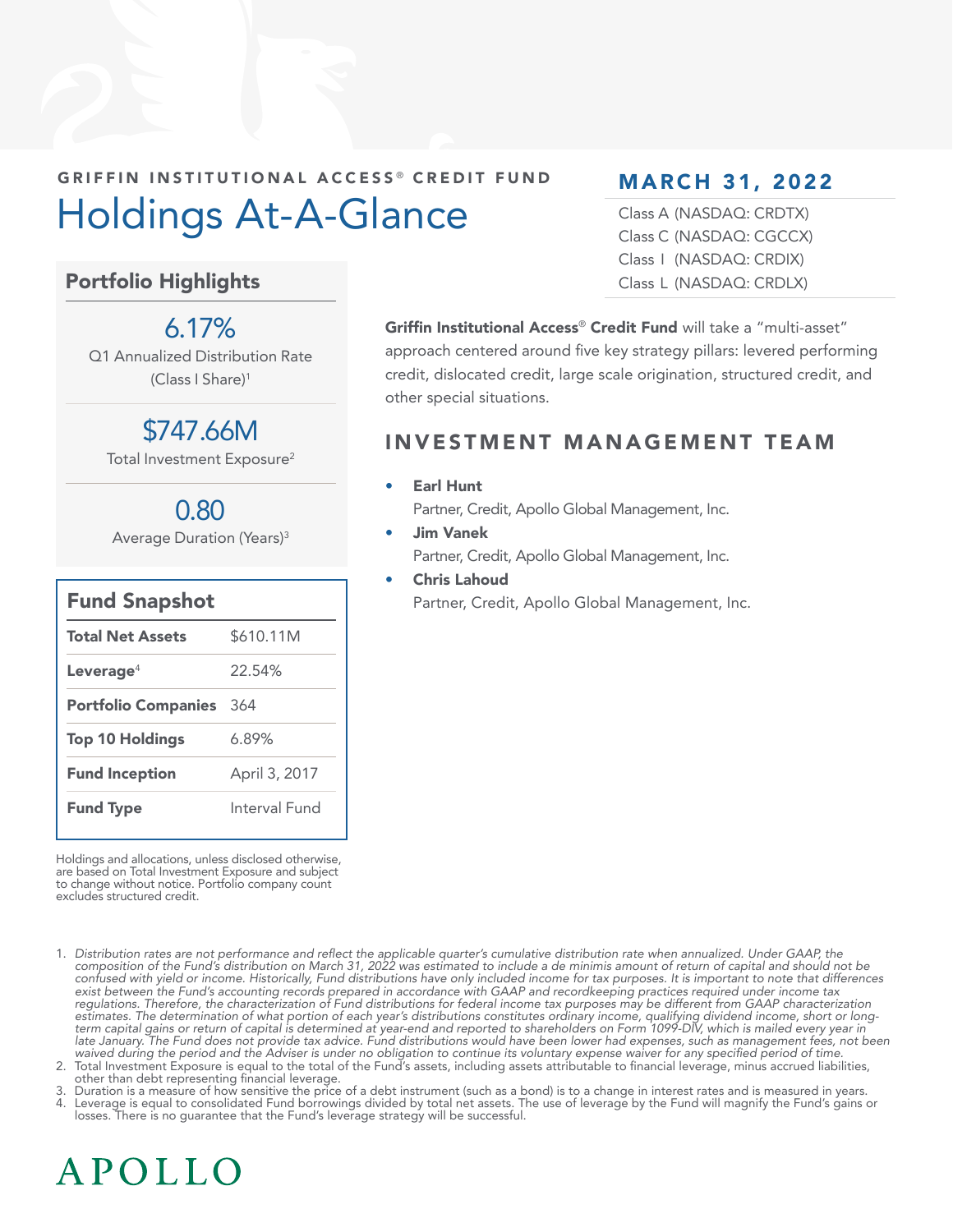#### SUB-ADVISER

Apollo Credit Management, LLC is an affiliate of Apollo Global Management, Inc. and its consolidated subsidiaries ("Apollo").

Apollo is a global, high-growth alternative asset manager. In their asset management business, Apollo seeks to provide clients excess return at every point along the risk-reward spectrum from investment grade to private equity with a focus on three business strategies: yield, hybrid, and equity. For more than three decades, Apollo's investing expertise across their fully integrated platform has served the financial return needs of clients and provided businesses with innovative capital solutions for growth. Through Athene, their retirement services business, Apollo specializes in helping clients achieve financial security by providing a suite of retirement savings products and acting as a solutions provider to institutions. Apollo's patient, creative, and knowledgeable approach to investing aligns clients, businesses Apollo invests in, Apollo's employees, and the communities Apollo impacts, to expand opportunity and achieve positive outcomes. As of December 31, 2021, Apollo had approximately \$498 billion of assets under management. To learn more, please visit www.apollo.com.

#### PORTFOLIO DIVERSIFICATION AS OF MARCH 31, 2022

#### Floating Rate Assets<sup>5</sup>: 77.80% | Fixed Rate Assets<sup>5</sup>: 22.20% | Senior Secured: 62.47%



#### Asset Allocation<sup>6</sup>

Griffin Institutional Access Credit Fund is a closed-end interval fund. Limited liquidity is provided to shareholders only through the Fund's quarterly repurchase offers for no less than 5% and no more than 25% of the Fund's shares outstanding at net asset value. The Fund is suitable only for investors who can bear the risks associated with the limited liquidity of the Fund and should be viewed as a long-term investment. There is no secondary market for the Fund's shares and none is expected to develop.

5. Based on the Fund's total market value exposure to debt securities.

6. Holdings and allocations, unless disclosed otherwise, are based on Total Investment Exposure and subject to change without notice.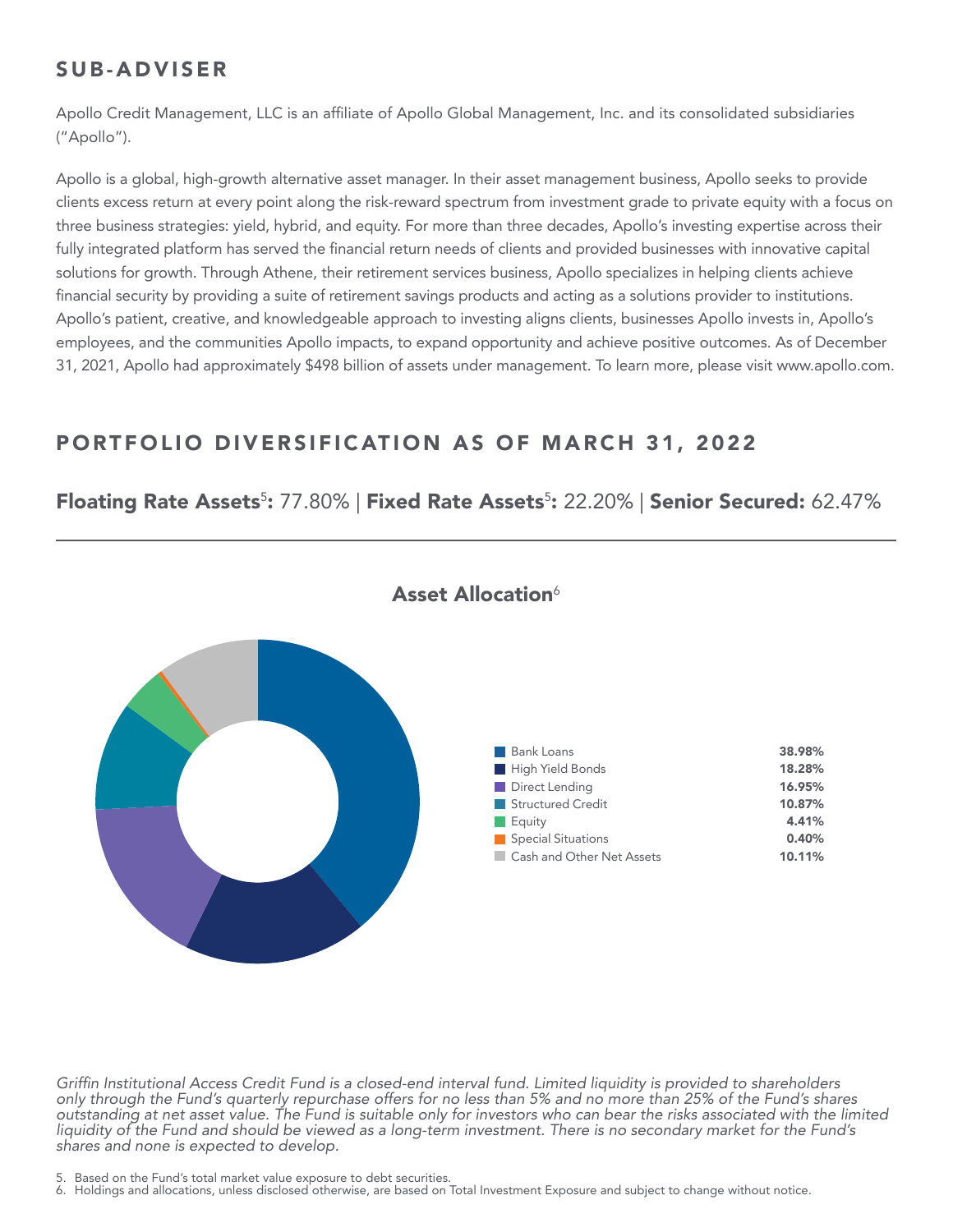#### PORTFOLIO DIVERSIFICATION AS OF MARCH 31, 2022

#### Industry Diversification<sup>7</sup>



#### Geography $8$



7. Excludes Cash and Other Net Assets and Structured Credit. Based on Moody's 35 Industry Categories ("Moody's 35").

8. Excludes Cash and Other Net Assets.